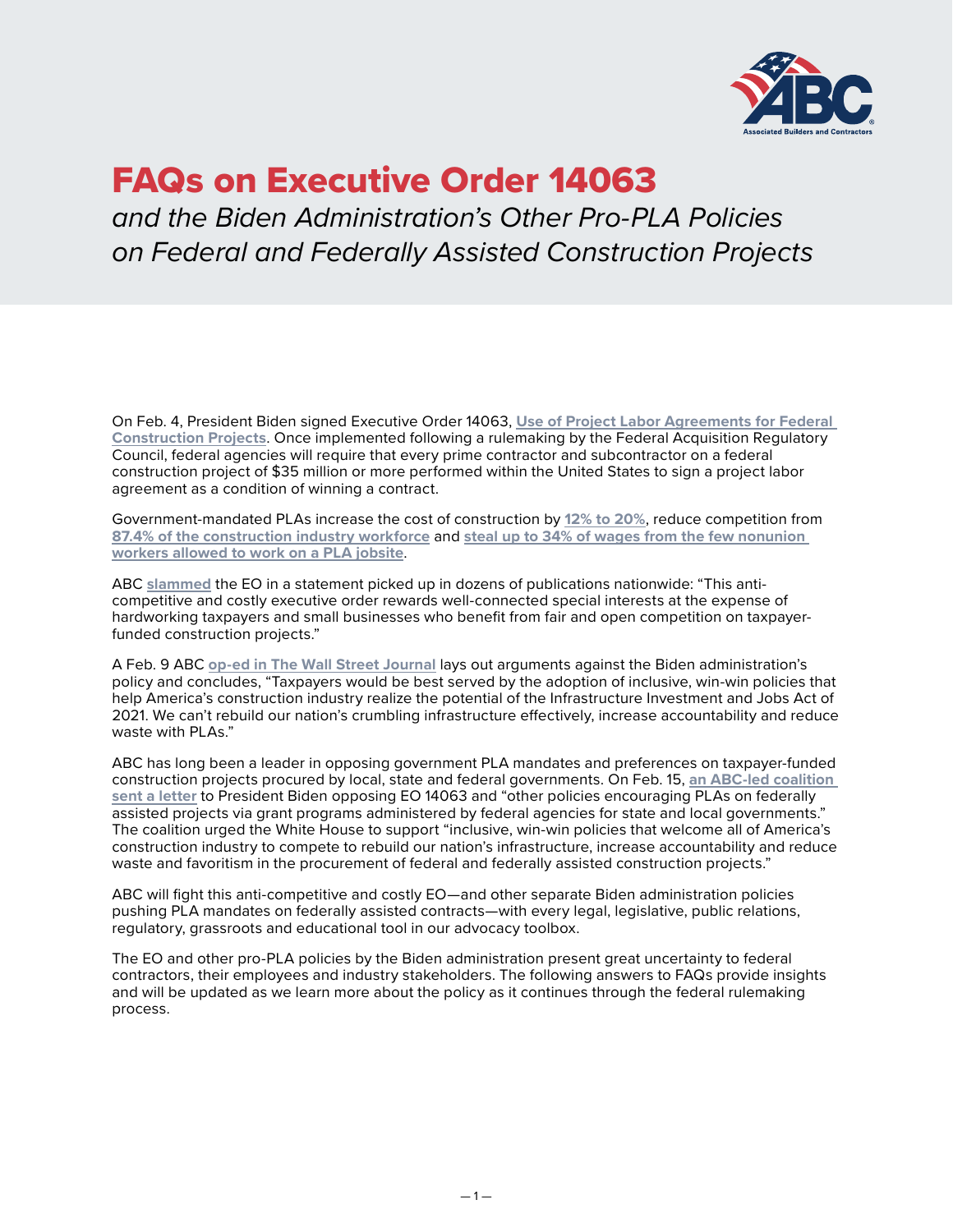

# FAQs

**1. The White House claims PLAs benefit taxpayers and will enhance the economy and efficiency of federal construction contracts. Is this true?**

No. Government-mandated PLAs are not beneficial to taxpayers or the federal government. They needlessly:

- Increase taxpayer-funded construction costs by 12% to 20%.
- Result in less school, road, transportation, utility, clean energy and affordable housing construction.
- Steer contracts to contractors employing less than 13% of the U.S. construction industry and create jobs for unionized construction workers at the expense of hardworking taxpayers and the local construction industry workforce and businesses.
- Discourage competition from quality contractors not affiliated with unions, who employ 87.4% of America's construction workforce.
- Exacerbate the U.S. construction industry's 2022 skilled labor shortage of 650,000 craft workers by excluding almost 9 out of 10 construction workers from taxpayerfunded construction projects because they freely choose not to affiliate with a union.
- Harm America's small, minority and women contractors, as well as the overall construction industry, because almost all are not affiliated with specific unions designated in a PLA.
- Increase federal, state and local taxes.
- Reduce the number of new construction projects, cut infrastructure maintenance and undermine important government programs and public employee salaries.

Government-mandated PLAs undermine the economy and efficiency in federal contracting due to increased costs, reduced competition, delays, litigation and poor local hiring outcomes, as described below. Federally assisted PLA projects have a similar track record.

# **2. Which taxpayer-funded construction contracts are covered by the EO?**

The EO applies only to large-scale federal construction projects, as defined in **[Section 2](https://www.federalregister.gov/d/2022-02869/p-5)** of the EO as, "a Federal construction project within the United States for which the total estimated cost of the construction contract to the Federal Government is \$35 million or more." These are construction contracts typically procured by federal agencies like the U.S. Army Corps of Engineers, the Naval Facilities Engineering Systems Command and U.S. General Services Administration.

# **3. Does the EO apply to subcontractors with subcontracts below the \$35 million threshold?**

The EO applies to all federal construction projects, "for which the total estimated cost of the construction contract to the Federal Government is \$35 million or more." **[Section 3](https://www.federalregister.gov/d/2022-02869/p-11)** of the order says, "Federal agencies shall require every contractor or subcontractor engaged in construction on the project to agree, for that project, to negotiate or become a party to a project labor agreement with one or more appropriate labor organizations." All prime contractors and subcontractors performing work on that project, regardless of the value of the subcontract, are required to negotiate or become party to a PLA. There is no exemption for small, minority or disadvantaged businesses at this time.

#### **4. When does this policy take effect and when will we see PLAs mandated in federal agency solicitations for construction projects?**

The Biden EO is effective immediately. It encourages federal agencies to mandate PLAs now under existing pro-PLA policy **[EO 13502](https://www.federalregister.gov/documents/2010/04/13/2010-8118/federal-acquisition-regulation-far-case-2009-005-use-of-project-labor-agreements-for-federal)**, which was implemented by the Obama administration and remains in place while the FAR completes its Biden EO rulemaking. However, it will likely take months for federal contracts to reflect the Biden administration's new policy due to the FAR Council rulemaking. The FAR Council will issue a proposed rule within 120 days, which stakeholders can typically comment on. After the proposed rule comments are received, the FAR Council will take comments into consideration and issue a final rule, generally a few months later.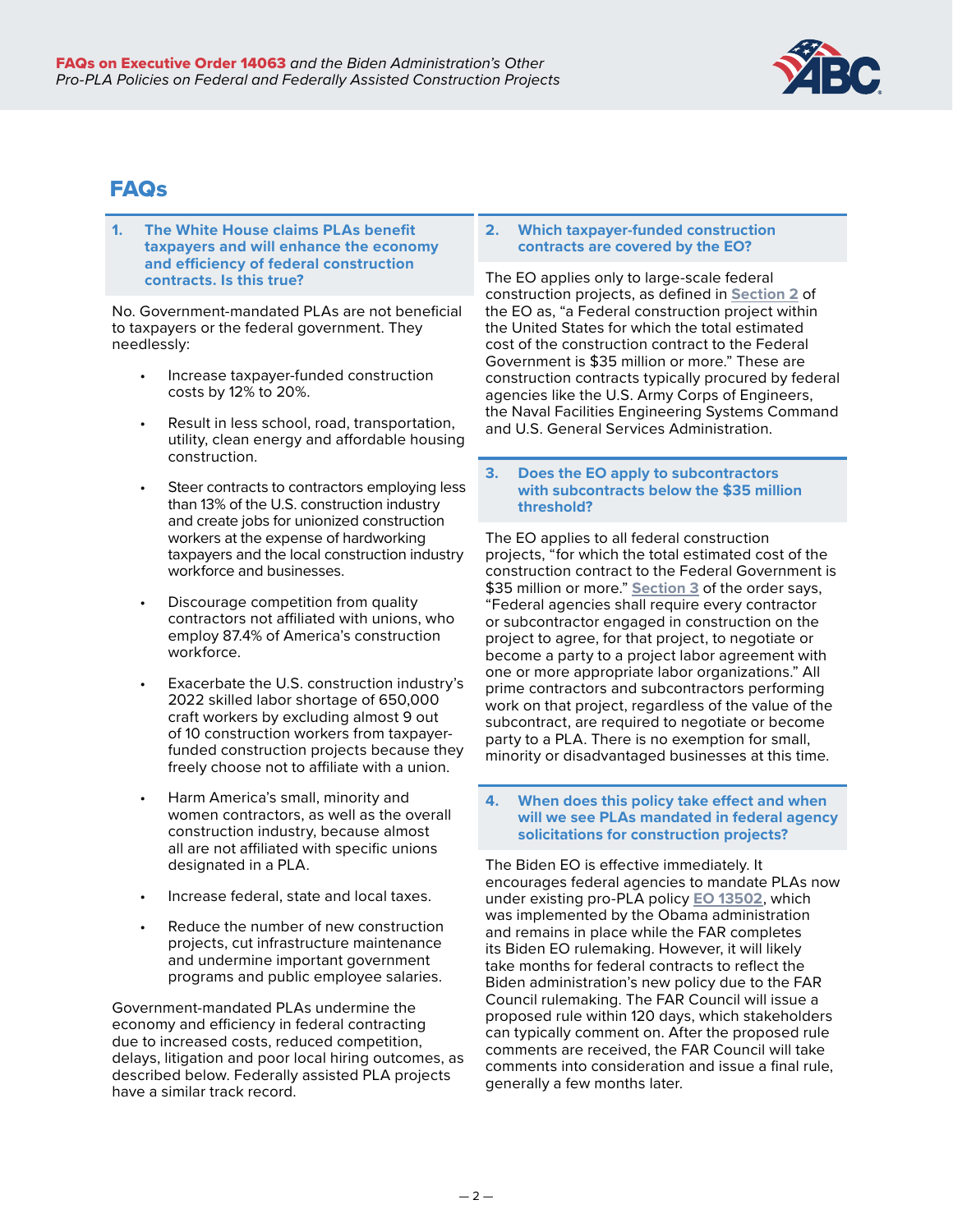

Once issued, the final rule will direct the FAR to be amended and the Biden administration will direct federal agencies to incorporate this policy's new FAR clauses into future federal agency solicitations for construction services. While we don't know how long this rulemaking will take, we do know President Obama's pro-PLA EO was issued Feb. 2, 2009, and the final rule was not effective until May 2010. Of note, federal agencies can mandate PLAs at any time under existing Obama administration pro-PLA policy, and federal agencies are under additional pressure by the White House to do so during the FAR rulemaking.

# **5. How does the Biden EO affect President Obama's pro-PLA policy?**

The Trump administration did not rescind the Obama administration's pro-PLA policy. **[President Obama's](https://www.federalregister.gov/documents/2010/04/13/2010-8118/federal-acquisition-regulation-far-case-2009-005-use-of-project-labor-agreements-for-federal)  [EO 13502](https://www.federalregister.gov/documents/2010/04/13/2010-8118/federal-acquisition-regulation-far-case-2009-005-use-of-project-labor-agreements-for-federal)** and related FAR regulations encourage federal agencies to mandate PLAs on a case-bycase basis on federal construction projects totaling \$25 million or more. According to the Biden pro-PLA EO, the Obama policy will be replaced when a final rule is issued. The Biden EO encourages federal agencies to mandate PLAs now under existing Obama administration policy, which remains in place while the FAR completes its Biden EO rulemaking.

#### **6. How many federal contracts were subject to government-mandated PLAs under the Obama administration's policy?**

According to ABC research, from FY2009 to FY2021, just 12 PLAs valued at a total of \$1.25 billion were mandated on large-scale federal construction projects of \$25 million or more. This is out of a total population of 2,075 federal construction contracts of \$25 million or more, totaling roughly \$129 billion in value. This data demonstrates that when federal contracting officers and agencies are given an opportunity to freely evaluate the effectiveness of governmentmandated PLAs without undue political pressure, PLAs are not needed to enhance the economy and efficiency in federal contracting.

#### **7. How many federal contracts were won by nonunion prime contractors from FY2009 to FY2021?**

Federal contract awards posted on **[usaspending.](https://www.usaspending.gov/) [gov](https://www.usaspending.gov/)** cross-referenced with trade association contractor member lists indicate that nonsignatory prime contractors won more than 51% (1,061

contracts) of 2,075 large-scale federal construction contracts of \$25 million or more from FY2009 to FY2021, and more than 57% (\$73.46 billion) of the total value of \$128.73 billion. This demonstrates nonunion prime contractors successfully built federal large-scale projects safely, on time and on budget, free from government-mandated PLAs. In contrast to the rationale used by the White House to justify the use of PLA mandates, there were no reports of widespread delays, cost overruns, reduced competition or poor quality because of a lack of government-mandated PLAs during this time period.

#### **8. What provisions in typical PLAs are of most concern to nonunion contractors and employees?**

A PLA typically requires all prime contractors and subcontractors to:

- Agree to recognize unions as the representatives of their employees on that job.
- Use the union hiring hall to obtain most or all construction labor.
- Exclusively hire apprentices from union apprenticeship programs.
- Follow inefficient union work rules.
- Pay into union benefit and multiemployer pension plans. This provision forces employers whose workers have freely made the choice not to join a union to pay "double benefits" into their existing employee benefit plans and union plans and places these qualified firms at a significant competitive disadvantage estimated to needlessly increase their employee compensation costs by 35%.
- Most or all nonunion employees must accept union representation, pay union dues and/or join a union as a condition of employment.

**[Research](https://buildamericalocal.com/wp-content/uploads/sites/18/2021/10/McGowan-Project-Labor-Agreement-and-Multiemployer-Pension-Study-October-2021.pdf)** suggests that the few nonunion employees permitted to work on a PLA jobsite lose 34% of wages and benefits unless they pay union dues and/or join a union and meet benefits plan vesting schedules. In short, these anti-competitive provisions in typical PLAs promote wage theft, eliminate employee choice and make it extremely difficult for many nonunion firms to win public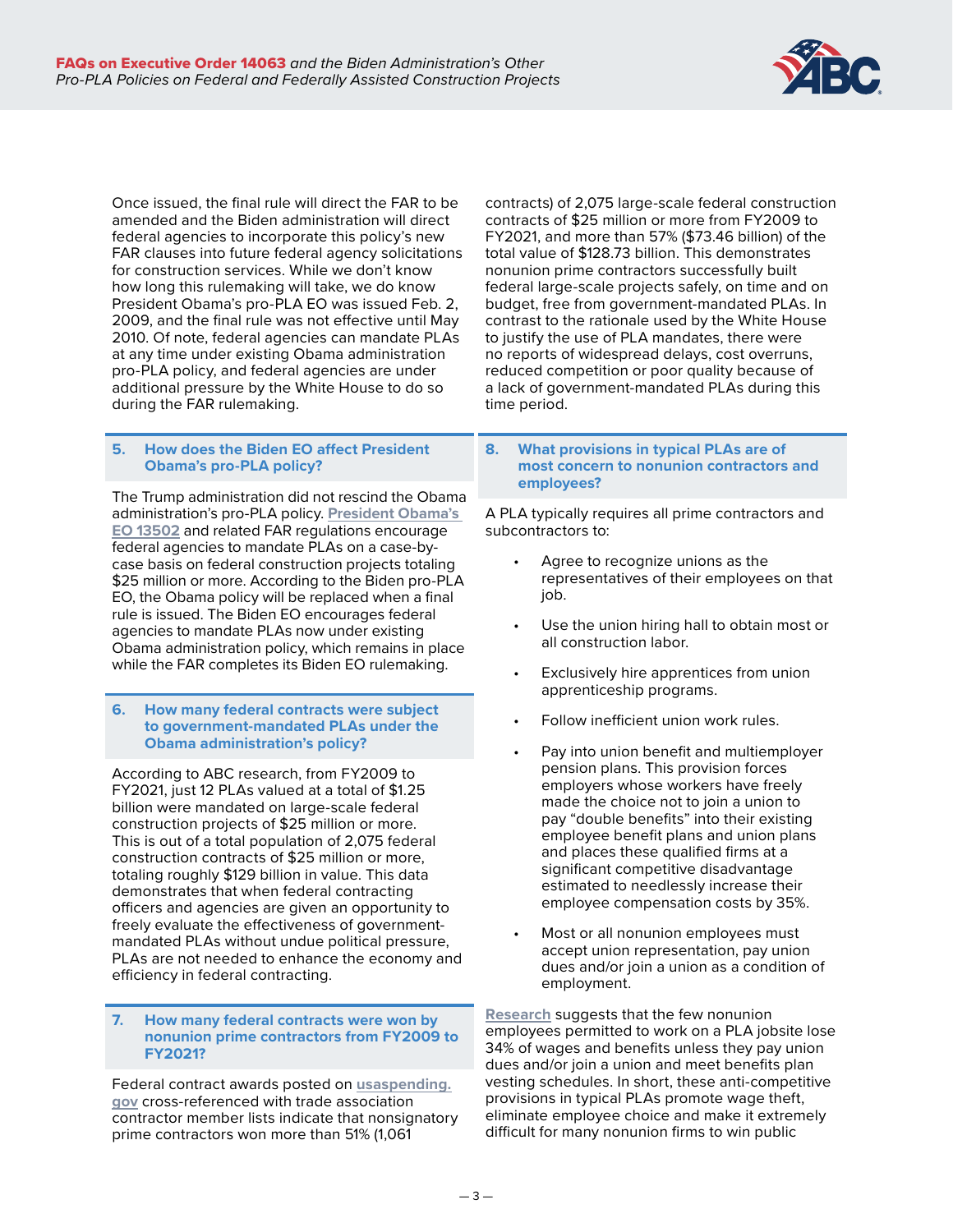

works contracts subject to anti-competitive PLAs, including small, minority- and women-owned businesses that are typically nonunion.

All of these provisions negatively affect nonunion contractors and workers and discourage competition from some of the most qualified and experienced contractors and workers who want to compete on a level playing field to deliver to taxpayers the best possible product at the best possible price.

**9. Can nonunion contractors and workers compete for and win a federal project subject to a PLA?**

Technically, yes. However, the anti-competitive and costly terms and conditions of the PLA discourage nonunion contractors from competing for projects and make it difficult for them to win the prime contract or perform work as a subcontractor due to labor uncertainty, increased risk and unnecessary additional costs.

An October 2021 report by John R. McGowan, Ph.D., CPA, "**[Government-Mandated Project Labor](https://buildamericalocal.com/wp-content/uploads/sites/18/2021/10/McGowan-Project-Labor-Agreement-and-Multiemployer-Pension-Study-October-2021.pdf)  [Agreements Result in Lost and Stolen Wages](https://buildamericalocal.com/wp-content/uploads/sites/18/2021/10/McGowan-Project-Labor-Agreement-and-Multiemployer-Pension-Study-October-2021.pdf)  [for Employees and Excessive Costs and Liability](https://buildamericalocal.com/wp-content/uploads/sites/18/2021/10/McGowan-Project-Labor-Agreement-and-Multiemployer-Pension-Study-October-2021.pdf)  [Exposure for Employers](https://buildamericalocal.com/wp-content/uploads/sites/18/2021/10/McGowan-Project-Labor-Agreement-and-Multiemployer-Pension-Study-October-2021.pdf)**," finds that employees of nonunion contractors who are forced to perform under government-mandated PLAs suffer a reduction in their take-home pay conservatively estimated at 34% unless they join a union, pay union dues and become vested in union plans. PLAs force employers to pay employee benefits into unionmanaged funds, but employees will never see the benefits of the employer contributions unless they join a union and become vested in these plans. Employers that offer their own benefits, including health and pension plans, often continue to pay for existing programs as well as into union programs under a PLA. The McGowan report found that nonunion contractors are forced to pay in excess of an estimated 35% in compensation costs above and beyond existing rates already subject to prevailing wage laws as a result of "double payment" of benefit costs to union plans as a result of a PLA.

#### **10. If nonunion contractors win a federal or federally assisted construction project subject to a PLA, will that expose them to multiemployer pension plan liabilities?**

Possibly. Seek legal advice and request copies of all applicable union collective bargaining agreements and multiemployer pension plan actuarial statements and fringe benefits

contribution requirements before agreeing to participate in the PLA project in order to properly assess risk. Exposing a firm to unknown multiemployer pension plan liabilities has the potential to bankrupt a company.

 **11. Were there any examples of increased costs, reduced competition or delays on the few PLA projects under the Obama administration?**

Yes. See answers to FAQ Nos. 30-33.

 **12. Will federal agencies continue to advertise PLA surveys on sam.gov?**

Yes, ABC expects federal agencies to continue to advertise **[PLA surveys](https://thetruthaboutplas.com/tag/pla-survey/)** on **[sam.gov](https://sam.gov/content/home)** and conduct outreach directly to federal contractors to evaluate if a PLA is appropriate on an individual project. Of note, no federal agency has ever required a PLA following the issuance of a federal PLA survey. This indicates that the contracting community must continue to respond to PLA surveys and communicate the anticompetitive and costly impact of PLA mandates and preferences on potential bidders in the short, and perhaps, long term. ABC will continue to notify stakeholders about federal agency PLA surveys and encourage a robust response. Learn more **[here](https://nationalconnections.abc.org/Portals/10/GA/March%202022_Memo%20on%20Federal%20Agency%20PLA%20Surveys.pdf?ver=2022-03-03-121912-130)**.

#### **13. How many future federal contracts will this policy apply to and how many will be subjected to PLAs?**

It is unclear at this time. In 2021, the federal government put in place about \$25 billion to \$30 billion worth of construction, **[according to](https://www.census.gov/construction/c30/historical_data.html)  [federal data](https://www.census.gov/construction/c30/historical_data.html)**. In addition, data from **[usaspending.](https://www.usaspending.gov/) [gov](https://www.usaspending.gov/)** indicates a total of 120 new U.S. construction contracts of \$35 million or more in total cost, valued at a total of \$9.5 billion, were awarded in FY2021. It is unclear how many federal construction contracts of \$35 million or more will be issued in FY2022 and FY2023. In addition, it is unclear which of these projects will be subjected to PLA mandates.

#### **14. What criteria can senior agency officials use to exempt certain projects from PLA mandates?**

**[Section 5](https://www.federalregister.gov/d/2022-02869/p-19)** of the EO says senior federal agency officials may grant an exception to the PLA requirement only under a very narrow set of circumstances. Exceptions can be granted in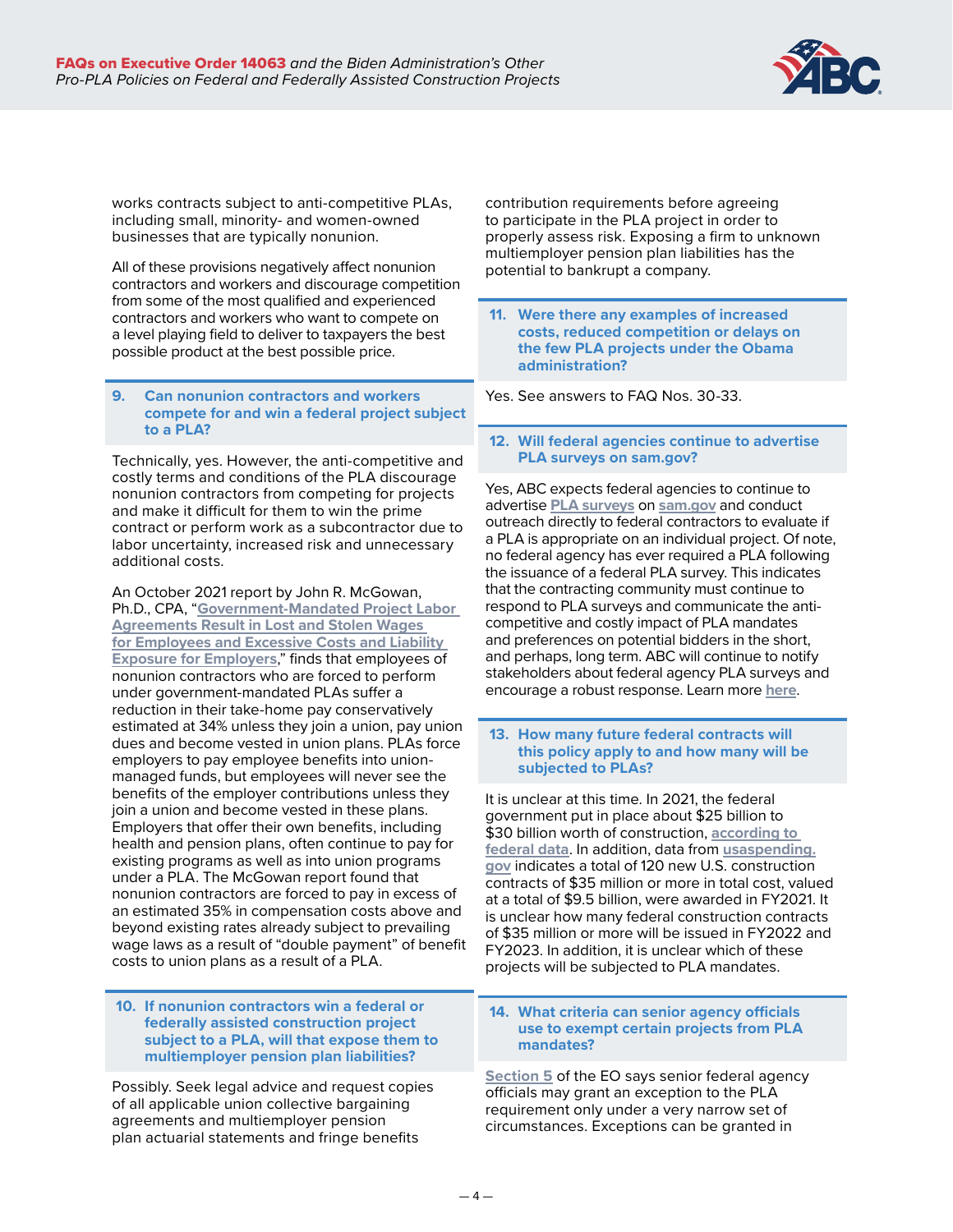

writing if at least one of the following circumstances exists with respect to the contract:

(a) Requiring a project labor agreement on the project would not advance the Federal Government's interests in achieving economy and efficiency in Federal procurement. Such a finding shall be based on the following factors:

(i) The project is of short duration and lacks operational complexity;

(ii) The project will involve only one craft or trade;

(iii) The project will involve specialized construction work that is available from only a limited number of contractors or subcontractors;

(iv) The agency's need for the project is of such an unusual and compelling urgency that a project labor agreement would be impracticable; or

(v) The project implicates other similar factors deemed appropriate in regulations or guidance issued pursuant to section 8 of this order.

(b) Based on an inclusive market analysis, requiring a project labor agreement on the project would substantially reduce the number of potential bidders so as to frustrate full and open competition.

(c) Requiring a project labor agreement on the project would otherwise be inconsistent with statutes, regulations, Executive Orders, or Presidential Memoranda.

It is unclear if the FAR's proposed and final rules will amend this subjective exception criteria.

#### **15. Why is this EO needed? Can't firms traditionally negotiate and execute a PLA on their own on a voluntary basis, without government interference?**

Yes. The National Labor Relations Act allows all firms to negotiate and execute PLAs voluntarily with unions without government interference. Some firms did so on large-scale federal contracts from FY2009 to FY2021 independent of the federal agency's competitive bidding process. This is generally not a problem for opponents of government-mandated PLA schemes because voluntary PLAs typically do not decrease fair and open competition and increase costs for taxpayers. The voluntary nature of PLAs calls into question the need for the Biden EO policy. If PLAs were so

beneficial, contractors would voluntarily use them without government coercion, when appropriate.

# **16. Does the Biden EO apply to federally assisted construction projects?**

No. However, other Biden administration policies independent of EO 14063 **[promote the use of](https://abc.org/News-Media/Newsline/entryid/19227/gop-governors-push-back-on-union-favoritism-in-white-house-infrastructure-funding-policies)  [PLAs on certain federally assisted construction](https://abc.org/News-Media/Newsline/entryid/19227/gop-governors-push-back-on-union-favoritism-in-white-house-infrastructure-funding-policies)  [projects](https://abc.org/News-Media/Newsline/entryid/19227/gop-governors-push-back-on-union-favoritism-in-white-house-infrastructure-funding-policies).** Federal dollars distributed to state and local governments via multiple grant programs administered by the departments of **[Treasury](https://home.treasury.gov/policy-issues/coronavirus/assistance-for-state-local-and-tribal-governments/state-and-local-fiscal-recovery-funds)**, **Transportation**, **[Agriculture](https://www.federalregister.gov/documents/2021/10/25/2021-23128/rural-econnectivity-program)** and **[Interior](https://www.federalregister.gov/documents/2021/11/01/2021-23801/atlantic-wind-lease-sale-9-atlw-9-for-commercial-leasing-for-wind-power-on-the-outer-continental)** encourage state and local applicants to mandate PLAs on water, sewer, broadband, offshore wind, energy and infrastructure projects. In addition, a Feb. 7 White House Task Force on Worker Organizing and Empowerment **[report](https://www.abc.org/News-Media/News-Releases/entryid/19235/abc-white-house-union-report-fails-to-create-opportunities-for-all-of-the-construction-industry)** makes a number of new policy recommendations to expand PLAs onto federally assisted projects and other federal contracting opportunities that the Biden administration may implement in the future.

# **17. Does EO 14063 only apply to projects funded in the infrastructure bill signed into law in 2021?**

No. EO 14063 applies to all federal construction projects of \$35 million or more, regardless of the legislation funding applicable projects. For example, military construction projects were not funded by the Infrastructure Investment and Jobs Act of 2021 but are covered by this EO. The Feb. 3 **[White House Fact Sheet on the EO](https://www.whitehouse.gov/briefing-room/statements-releases/2022/02/03/fact-sheet-president-biden-signs-executive-order-to-boost-quality-of-federal-construction-projects/)** regrettably caused confusion when it included the following text inconsistent with the EO: "The Order will only apply to provisions in the Bipartisan Infrastructure Law that are direct federal procurement, which excludes construction projects financed through grant dollars to non-federal entities."

 **18. I'm a lawmaker/stakeholder from one of the [24 states](https://www.abc.org/Portals/1/2021%20Files/Map_FairCompetition(June).PNG?ver=2021-06-29-132759-323) that have current laws restricting government-mandated PLAs on state, stateassisted and local construction projects to some degree. Will such state laws prevent federal PLA mandates on military bases, federal office buildings and other federal construction projects in my state?**

No. **[These state Fair and Open Competition Act](https://www.abc.org/Portals/1/2021%20Files/Current-State-FOCA-Laws-GMPLA-Bans-through-Virginia%20Repeal-Updated-June-2021.xlsx?ver=2021-06-29-120347-173)  [statutes](https://www.abc.org/Portals/1/2021%20Files/Current-State-FOCA-Laws-GMPLA-Bans-through-Virginia%20Repeal-Updated-June-2021.xlsx?ver=2021-06-29-120347-173)** do not apply to federal construction contracts. Federal procurement law and other federal statutes apply to federal construction projects, regardless of where they are performed.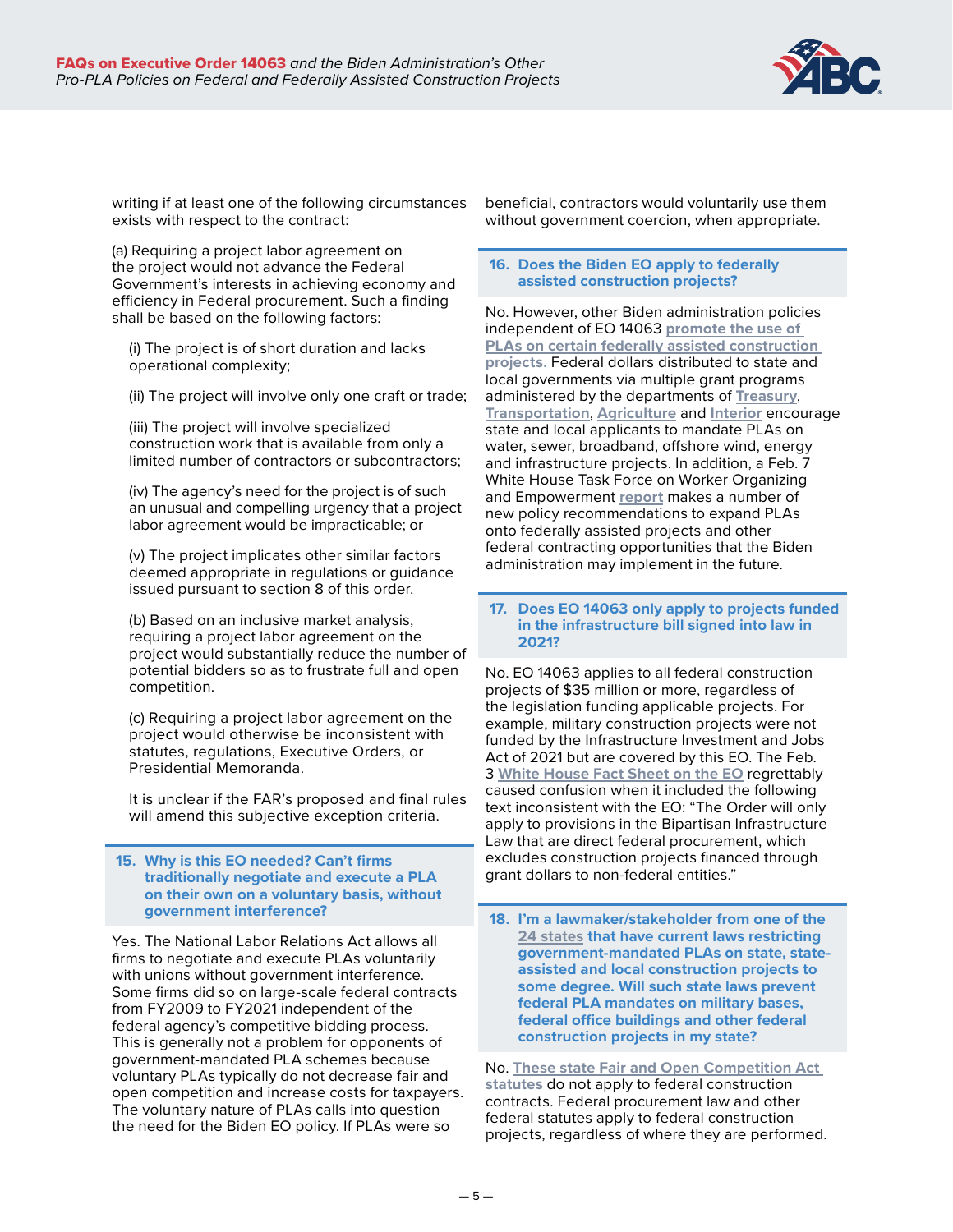

Of note, these state statutes may offer a level of protection against PLA mandates and/or encouragements tied to federal grants, money and other assistance (unrelated to EO 14063) for construction projects procured by state and local governments.

# **19. Are PLA mandates on federal construction projects in right-to-work states legal?**

Federal, state and local government-mandated PLAs can occur in right-to-work states. A rightto-work law simply states that employees cannot be forced by their employer to join a union as a condition of employment. However, the terms of the PLA must reflect the status of the state or locality's right-to-work law. Of note, in some government-mandated PLAs in right-to-work states, employees have been compelled to pay agency shop and representation fees to unions but not to join a union as a condition of employment. However, lawsuits reflecting the 2018 *Janus v. American Federation of State, County and Municipal Employees* decision by the U.S. Supreme Court have undermined controversial agency shop fee and union membership requirements applying to public sector government employees. Additional litigation challenging government-mandated PLA clauses that require private sector workers to join and/or pay fees to a union as a condition of employment on a government contract have been filed in the courts with promising results.

#### **20. Federal construction contracts require government-determined Davis-Bacon prevailing wage and benefits rates to be paid to construction workers on an hourly basis. How do PLAs interact with that policy?**

All federal construction projects exceeding \$2,000, as well as almost all federally assisted construction projects, require government-determined prevailing wage and benefits to be paid on an hourly basis to construction workers performing work on jobsites **[covered by the 1931 Davis-Bacon Act and related](https://www.dol.gov/agencies/whd/government-contracts/construction)  [regulations](https://www.dol.gov/agencies/whd/government-contracts/construction)**. **[Davis-Bacon rates](https://sam.gov/search/?index=dbra&page=1&pageSize=25&sort=-modifiedDate&sfm%5Bstatus%5D%5Bis_active%5D=true&sfm%5BsimpleSearch%5D%5BkeywordRadio%5D=ALL)** are set through an **[archaic and inefficient process administered via](https://www.heritage.org/jobs-and-labor/report/labor-department-can-create-jobs-calculating-davis-bacon-rates-more)  [the U.S. Department of Labor's Wage and Hour](https://www.heritage.org/jobs-and-labor/report/labor-department-can-create-jobs-calculating-davis-bacon-rates-more)  [Division](https://www.heritage.org/jobs-and-labor/report/labor-department-can-create-jobs-calculating-davis-bacon-rates-more)**. **[Government data indicates Davis-Bacon](https://www.oig.dol.gov/public/reports/oa/2019/04-19-001-15-001.pdf)  [rates are union scale on almost 50% of all rates](https://www.oig.dol.gov/public/reports/oa/2019/04-19-001-15-001.pdf)  [published by the DOL](https://www.oig.dol.gov/public/reports/oa/2019/04-19-001-15-001.pdf)**. The other rates are a blend of union and nonunion rates.

Davis-Bacon rates are required with or without a PLA, undermining PLA advocates' claims that PLAs are needed to ensure high wages and benefits

for construction workers employed on federal and federally assisted construction projects. An estimated 80% or more of building, heavy and highway (nonresidential) construction work consistent with federal and federally assisted construction contracts published by the DOL are union-scale rates. PLAs can stipulate that construction workers must be paid the Davis-Bacon rate or a rate consistent with current union collective bargaining agreements for each trade.

# **21. How exactly does a PLA fit into a government agency's contracting process?**

Typically, unions and PLA proponents lobby state and local lawmakers and government agencies to require a PLA on individual taxpayer-funded projects or they lobby in support of legislation or local ordinances that require a PLA on a series of certain public works projects greater than a certain dollar threshold. A PLA is drafted by unions without input from contractors/potential bidders and presented for review to government officials.

If lawmakers decide a PLA is appropriate for a project, the PLA requirement is indicated in a government agency's solicitation to contractors/ bidders for construction services. When a PLA is required, it typically discourages competition from nonunion contractors and construction workers and steers contracts to union contractors and union labor. It is generally unknown how much PLAs increase costs and reduce competition in the absence of fair and open competition unless the project is rebid without an anti-competitive and costly PLA requirement, or a series of similar projects are bid with and without PLAs.

# **22. Does the Biden EO specify what provisions must be contained in the PLA?**

**[Section 4](https://www.federalregister.gov/d/2022-02869/p-12)** of the EO lays out minimum terms that must be included in the PLA, such as:

- Guarantees against strikes, lockouts and similar job disruptions;
- Effective, prompt and mutually binding procedures for resolving labor disputes arising during the term of the project labor agreement; and
- Other mechanisms for labor management cooperation on matters of mutual interest and concern, including productivity, quality of work, safety and health.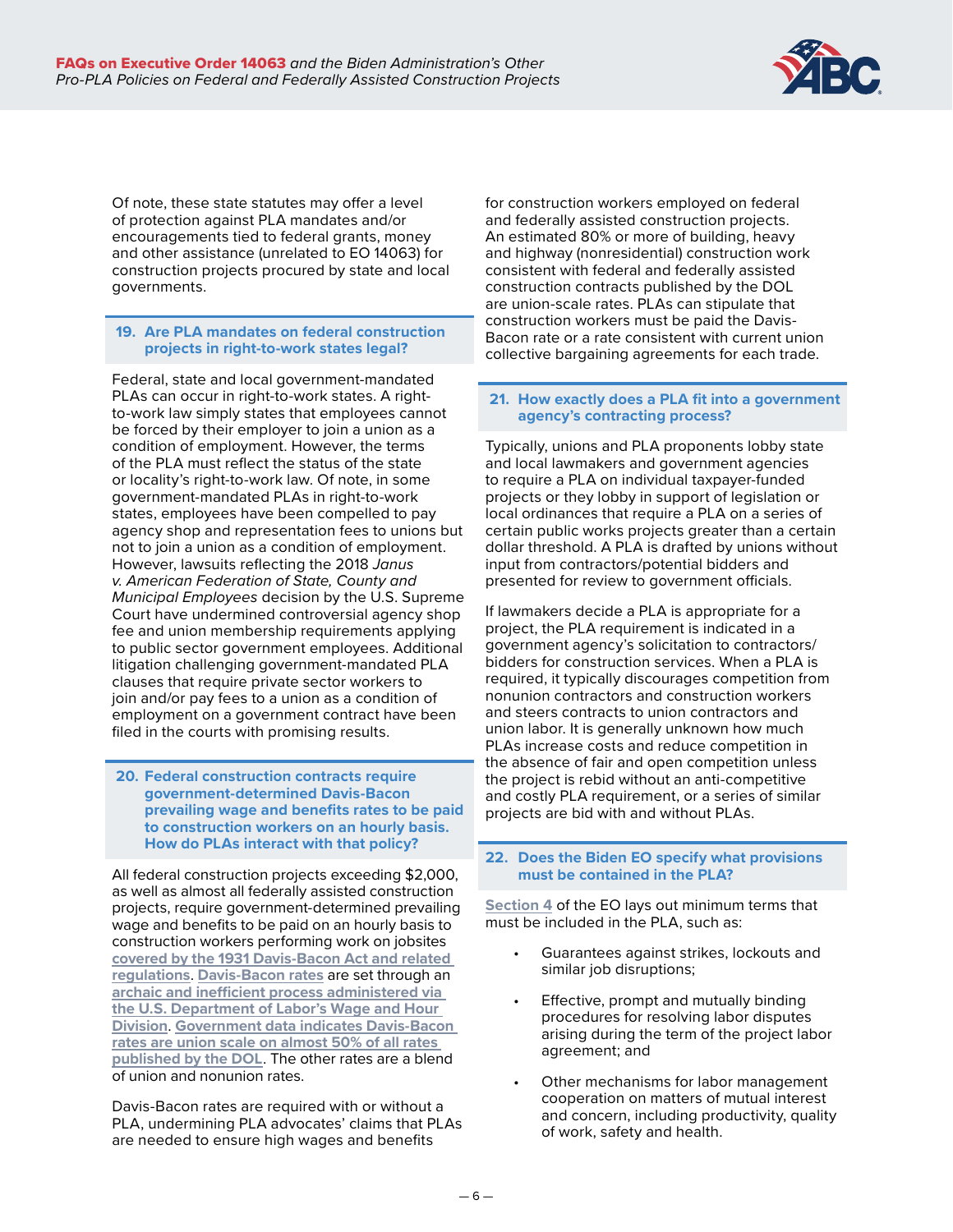

Additional terms may be added during the FAR rulemaking. PLAs typically include more provisions negatively affecting cost, competition, schedule, safety, workforce development, construction quality and small, minority and disadvantaged contractor and workforce utilization. Of note, PLAs often require companies to obey local collective bargaining agreements of unions signatory to the PLA and pay into applicable union pension and benefits plans, which create additional uncertainty, risk and increased costs.

# **23. Will federal agencies negotiate a PLA with unions and include it in a federal contract solicitation?**

It is unclear, but likely no. The FAR rulemaking may provide additional information on this question. We do know that under the Obama administration's pro-PLA policy, agencies did not draft a PLA and include it in the solicitation during the limited use of PLA mandates. Each contractor was responsible for drafting, negotiating and executing a PLA with applicable unions, which led to some unintended negative consequences, delays and significant differences in the scope of various PLAs.

#### **24. What happens if certain unions will not negotiate or sign a PLA with certain contractors?**

It is unclear. The FAR rulemaking and contracting officer training discussed in **[Section 9 of the](https://www.federalregister.gov/d/2022-02869/p-33)  [EO](https://www.federalregister.gov/d/2022-02869/p-33)** may address this question. We do know that under the Obama administration's pro-PLA policy, a GSA construction project was **[significantly](https://thetruthaboutplas.com/2013/03/05/delays-and-increased-costs-the-truth-about-the-failed-pla-on-the-gsas-1800-f-street-federal-building/)  [delayed because unions refused to sign a post](https://thetruthaboutplas.com/2013/03/05/delays-and-increased-costs-the-truth-about-the-failed-pla-on-the-gsas-1800-f-street-federal-building/)[award PLA presented by the prime contractor](https://thetruthaboutplas.com/2013/03/05/delays-and-increased-costs-the-truth-about-the-failed-pla-on-the-gsas-1800-f-street-federal-building/)  [who had been awarded the contract for the GSA](https://thetruthaboutplas.com/2013/03/05/delays-and-increased-costs-the-truth-about-the-failed-pla-on-the-gsas-1800-f-street-federal-building/)  [headquarters building](https://thetruthaboutplas.com/2013/03/05/delays-and-increased-costs-the-truth-about-the-failed-pla-on-the-gsas-1800-f-street-federal-building/)** in Washington, D.C. This resulted in a 107-day delay and increased costs by millions of dollars that affected the project significantly. The added costs were resolved through a change order negotiation.

#### **25. Will federal contractors submit a copy of the PLA they have negotiated with unions with their response to the solicitation and will it be evaluated by contracting officers?**

It is unclear. The FAR rulemaking may address this process.

#### **26. How will federal agency contracting officers evaluate multiple PLAs submitted by multiple offerors?**

It is unclear. The FAR rulemaking and contracting officer training may address this question.

# **27. Will federal agencies designate which unions should be party to the PLA?**

It is unclear. The FAR rulemaking and contracting officer training may address this question.

 **28. I'm a contractor signatory to a union that is excluded from PLAs typically. I'm not allowed to sign collective bargaining agreements, including PLAs, with other unions as a condition of my existing collective bargaining agreement. What should I do if I want to compete for a federal or federally assisted construction project subject to a PLA?**

Unfortunately, if a PLA requires you to sign a jobsite-specific collective bargaining agreement with unions that you are not signatory to, your existing union agreement may prevent you from utilizing unionized employees from other unions. Request a copy of the PLA to see which unions are signatory to the PLA and compare that to your existing agreement. For this reason, many unions, union workers and organizations representing union contracting groups **[oppose](https://thetruthaboutplas.com/tag/unions-oppose-pla-mandates/)  [government-mandated PLAs](https://thetruthaboutplas.com/tag/unions-oppose-pla-mandates/)** because they interfere with existing union collective bargaining agreements and discourage and/or prohibit certain union-signatory firms and union members from working on PLA projects. PLAs can limit competition from both quality union and nonunion contractors and employees.

#### **29. Will the Biden EO apply to existing contracts or new contracts?**

The FAR rulemaking may clarify this. We expect it to apply to new construction contracts for projects of \$35 million or more. It is unclear how this will impact small MATOC and IDIQ contracts on construction projects estimated to be \$35 million or more in total value. If it does apply to small MATOC and IDIQ contracts, that would have a disproportionately negative impact on small businesses.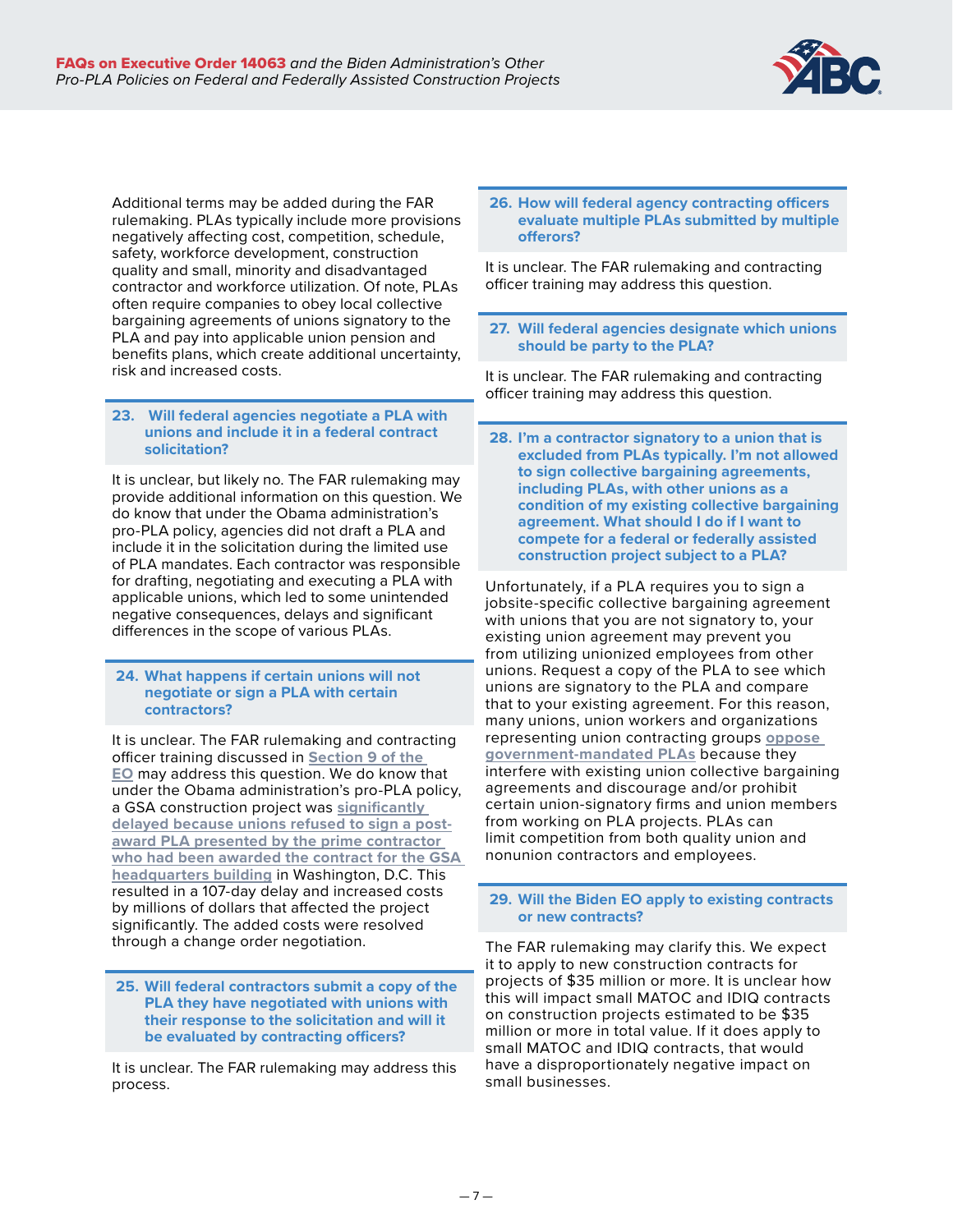

**30. Federal contracting officers I work with tell me this pro-PLA EO policy will needlessly increase costs, reduce competition and undermine agency efforts to deliver specific mission-critical construction projects paid for by taxpayers. However, they fear they will be silenced and or lose their jobs if they push back. What can be done?**

Whistleblower protections extend to federal agency contracting officers. In addition, federal agencies have the ability to comment on the FAR Council's proposed rulemaking process, answer oversight questions from federal lawmakers, participate in litigation against federal agency policies and exempt certain projects under the narrow set of guidelines established by the EO and forthcoming FAR rulemaking.

# **31. Will PLA mandates reduce competition from contractors who build federal projects?**

Yes. According to the results of a **[December](http://www.abc.org/News-Media/Newsline/entryid/16019/survey-abc-members-strongly-oppose-government-mandated-plas)  [2018 ABC membership survey published in](http://www.abc.org/News-Media/Newsline/entryid/16019/survey-abc-members-strongly-oppose-government-mandated-plas)  [January 2019](http://www.abc.org/News-Media/Newsline/entryid/16019/survey-abc-members-strongly-oppose-government-mandated-plas)**, 98% of survey respondents said they were less likely to bid on a taxpayer-funded construction contract if the bid specifications required the winning firm to sign a PLA with labor unions. Ninety-four percent of survey respondents said they would expect less competition from subcontractors for construction contracts subject to a government-mandated PLA.

Numerous real-world examples illustrate the anticompetitive and costly impact of PLAs on taxpayerfunded construction contracts. For example, a DOL Job Corps Center in Manchester, New Hampshire, was originally bid with a PLA mandate in 2009 and then 2012. After nearly a total of three years of PLA-related delays and litigation, the project was finally rebid without a PLA in late 2012. Bid results from February 2013 prove PLAs increase costs and reduce competition. Without a PLA, there were

more than three times as many bidders (nine vs. three) and the low bidder's offer was \$6,247,000 (16.47%) less than the lowest PLA bidder. In addition, firms who participated in both rounds of bidding submitted an offer that was nearly 10% less than when they submitted a bid with a PLA. Without a PLA, a local firm from New Hampshire won the contract and built it on time and on budget to the satisfaction of the DOL. In contrast, the low bidder under the PLA mandate was from Florida.<sup>1</sup>

# **32. Will PLA mandates increase costs to contractors who build federal and federally assisted projects and isn't that a cost ultimately paid by taxpayers?**

Yes. Federal, state and local government-mandated PLAs on public works projects receiving federal taxpayer dollars will likely increase construction costs and decrease the value of investment by hardworking taxpayers in schools, roads, bridges, utilities, clean energy, transportation, affordable housing and infrastructure. Overall, PLA mandates will lead to fewer construction projects and fewer construction industry jobs created and/ or additional state and local tax hikes to pay for construction needs.

# **33. How much do PLA mandates typically increase the cost of construction?**

Multiple studies of hundreds of similar taxpayerfunded affordable housing<sup>2</sup> and school construction projects found that government PLA mandates increase the cost of construction by 12% to 20% compared to similar non-PLA projects already subjected to prevailing wage regulations. $3$ In addition, projects bid with and without PLAs anecdotally illustrate how PLAs increase costs and reduce competition. Simply put, hardworking taxpayers are getting less and paying more when PLAs are encouraged or mandated during the

<sup>1</sup> See TheTruthAboutPLAs.com for full details on the project. **[U.S. Department of Labor Job Corps Center Opening Demonstrates](https://thetruthaboutplas.com/2015/10/26/u-s-department-of-labor-job-corps-center-opening-demonstrates-value-of-open-competition/)  [Value of Fair and Open Competition](https://thetruthaboutplas.com/2015/10/26/u-s-department-of-labor-job-corps-center-opening-demonstrates-value-of-open-competition/)**, Oct. 26, 2015. See table of bid results via TruthAboutPLAs.com at: **[http://thetruthaboutplas.com/](http://thetruthaboutplas.com/wp-content/uploads/2013/04/Bid-Results-of-Manchester-NH-DOL-Job-Corps-Center-bid-with-and-without-a-PLA-042313.pdf) [wp-content/uploads/2013/04/Bid-Results-of-Manchester-NH-DOL-Job-Corps-Center-bid-with-and-without-a-PLA-042313.pdf.](http://thetruthaboutplas.com/wp-content/uploads/2013/04/Bid-Results-of-Manchester-NH-DOL-Job-Corps-Center-bid-with-and-without-a-PLA-042313.pdf)**

<sup>2</sup> Ward, Jason M. The Effects of Project Labor Agreements on the Production of Affordable Housing: Evidence from Proposition HHH. Santa Monica, California: RAND Corporation, 2021. **[https://www.rand.org/pubs/research\\_reports/RRA1362-1.html](https://www.rand.org/pubs/research_reports/RRA1362-1.html)**.

<sup>3</sup> See multiple studies measuring the impact of PLA mandates on public school construction already subject to state prevailing wage laws in Connecticut, Massachusetts, New Jersey, New York and Ohio by the Beacon Hill Institute (**[http://beaconhill.org/](http://beaconhill.org/labor-economics) [labor-economics](http://beaconhill.org/labor-economics)**/); an October 2010 report by the New Jersey Department of Labor and Workforce Development, Annual Report to the Governor and Legislature: Use of Project Labor Agreements in Public Works Building Projects in Fiscal Year 2008 (**[https://](https://www.nj.gov/labor/forms_pdfs/legal/2010/PLAReportOct2010.pdf) [www.nj.gov/labor/forms\\_pdfs/legal/2010/PLAReportOct2010.pdf](https://www.nj.gov/labor/forms_pdfs/legal/2010/PLAReportOct2010.pdf)**); and a 2011 study by the National University System Institute for Policy Research, Measuring the Cost of Project Labor Agreements on School Construction in California (**[http://www.nusinsti](http://www.nusinstitute.org/assets/resources/pageResources/Measuring-the-Cost-of-Project-Labor-Agreements-on-School-Construction-in-California.pdf)[tute.org/assets/resources/pageResources/Measuring-the-Cost-of-Project-Labor-Agreements-on-School-Construction-in-Cali](http://www.nusinstitute.org/assets/resources/pageResources/Measuring-the-Cost-of-Project-Labor-Agreements-on-School-Construction-in-California.pdf)[fornia.pdf](http://www.nusinstitute.org/assets/resources/pageResources/Measuring-the-Cost-of-Project-Labor-Agreements-on-School-Construction-in-California.pdf)**).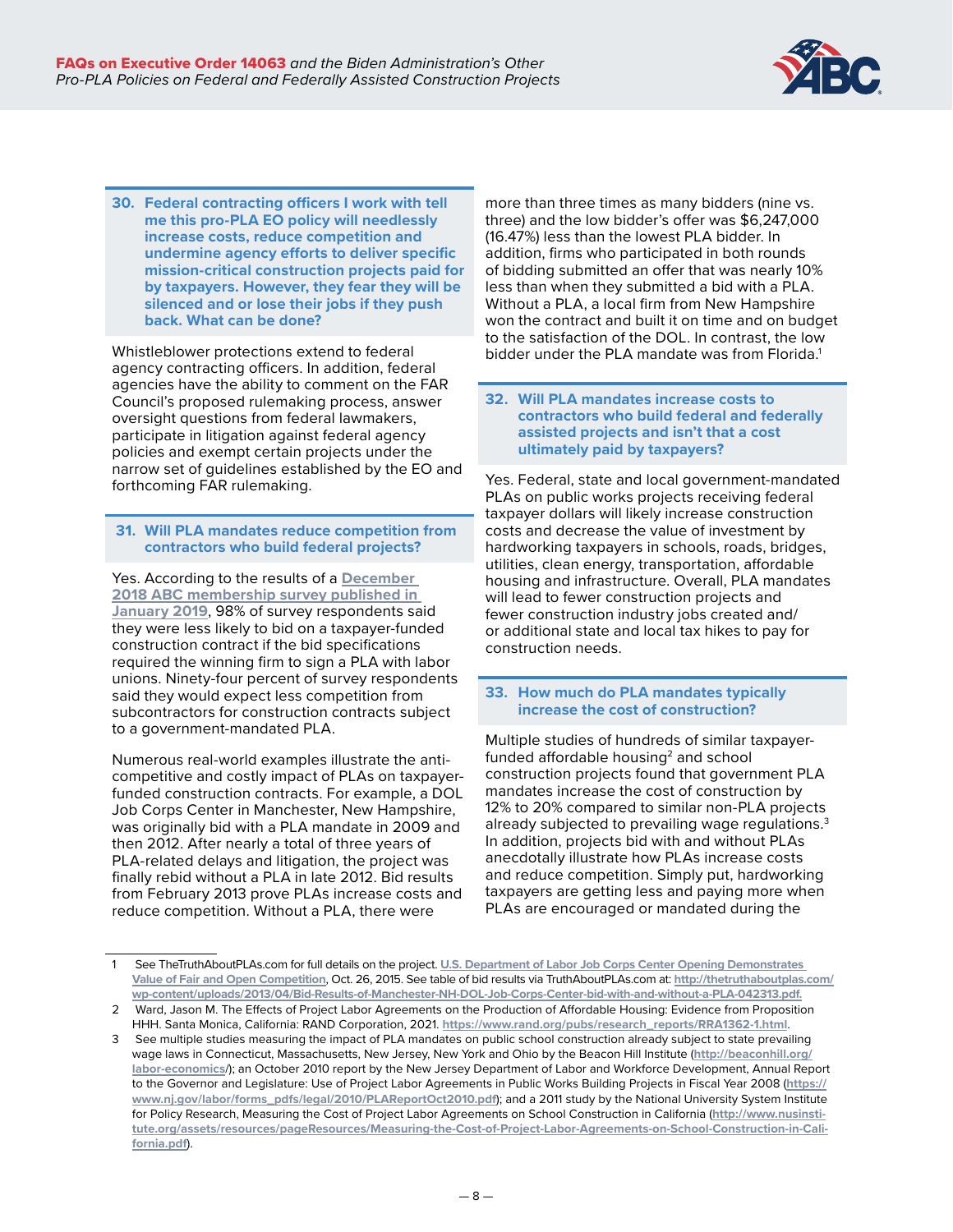

procurement of federal and federally assisted construction projects.

In addition to the DOL Job Corps Center and the GSA federal projects discussed above, a number of real-world examples on federal and federally assisted contracts $\rm ^4$  suggests governmentmandated PLA mandates increase the cost of construction.

For example, in 2010, the GSA awarded a \$52.3 million contract to a general contractor to build the federal Lafayette Building in Washington, D.C., but then forced the contractor to sign a change order post-award and build it with a union-only PLA. The PLA requirement cost taxpayers an additional \$3.3 million.<sup>5</sup>

**34. Will PLA mandates exacerbate the skilled labor shortage facing the construction industry?**

Yes, **[ABC projects a 650,000-person skilled](https://www.abc.org/News-Media/News-Releases/entryid/19255/abc-construction-industry-faces-workforce-shortage-of-650-000-in-2022)  [labor shortage in the construction industry in](https://www.abc.org/News-Media/News-Releases/entryid/19255/abc-construction-industry-faces-workforce-shortage-of-650-000-in-2022)  [2022](https://www.abc.org/News-Media/News-Releases/entryid/19255/abc-construction-industry-faces-workforce-shortage-of-650-000-in-2022)**. PLAs force contractors to hire most or all employees from union hiring halls and prohibit the use of all or most of a contractor's existing nonunion employees on a PLA project. PLA mandates will exacerbate the skilled labor shortage in the construction industry in the short term by excluding almost 9 out of 10 U.S. construction workers who freely choose not to join a union.

In the long term, PLAs undermine community, association and **[company investments in](https://www.abc.org/News-Media/News-Releases/entryid/18774/survey-abc-members-invested-1-3-billion-in-construction-workforce-education-in-2020)  [workforce development and government](https://www.abc.org/News-Media/News-Releases/entryid/18774/survey-abc-members-invested-1-3-billion-in-construction-workforce-education-in-2020)[registered apprenticeship programs not affiliated](https://www.abc.org/News-Media/News-Releases/entryid/18774/survey-abc-members-invested-1-3-billion-in-construction-workforce-education-in-2020)  [with unions](https://www.abc.org/News-Media/News-Releases/entryid/18774/survey-abc-members-invested-1-3-billion-in-construction-workforce-education-in-2020)**. For example, PLAs require the use of apprentices from union apprenticeship programs. Investments made by community education systems, workforce development stakeholders and nonunion firms into nonunion apprenticeship programs registered with the DOL and state governments are undermined when nonunion apprentices can't work on taxpayer-funded construction projects.

Finally, according to the results of the **[December](http://www.abc.org/News-Media/Newsline/entryid/16019/survey-abc-members-strongly-oppose-government-mandated-plas)  [2018 ABC membership survey](http://www.abc.org/News-Media/Newsline/entryid/16019/survey-abc-members-strongly-oppose-government-mandated-plas)**, 97% of survey respondents said a PLA would harm their company's investment in workforce development programs to address the industry's skilled workforce shortage. In addition, almost 90% of respondents said that a PLA would decrease the hiring of women, veteran and disadvantaged business enterprises and construction workers, which have traditionally been unaffiliated with labor unions. Further reading: **[https://thetruthaboutplas.](https://thetruthaboutplas.com/2021/03/30/government-mandated-project-labor-agreements-exacerbate-construction-industrys-skilled-labor-shortage/) [com/2021/03/30/government-mandated-project](https://thetruthaboutplas.com/2021/03/30/government-mandated-project-labor-agreements-exacerbate-construction-industrys-skilled-labor-shortage/)[labor-agreements-exacerbate-construction](https://thetruthaboutplas.com/2021/03/30/government-mandated-project-labor-agreements-exacerbate-construction-industrys-skilled-labor-shortage/)[industrys-skilled-labor-shortage/](https://thetruthaboutplas.com/2021/03/30/government-mandated-project-labor-agreements-exacerbate-construction-industrys-skilled-labor-shortage/)**.

 **35. How can I find out how many construction workers in my state or region belong to a union?**

According to Bureau of Labor Statistics data, **[87.4%](https://thetruthaboutplas.com/2022/02/02/bls-87-4-of-construction-industry-does-not-belong-to-a-union/)  [of the U.S. construction workforce does not](https://thetruthaboutplas.com/2022/02/02/bls-87-4-of-construction-industry-does-not-belong-to-a-union/)  [belong to a union](https://thetruthaboutplas.com/2022/02/02/bls-87-4-of-construction-industry-does-not-belong-to-a-union/)**. Updated state-specific union membership information for various industries, including the construction industry, is available at **[unionstats.com](http://unionstats.com)** (see Table 3), which is mined from raw data published by BLS data. ABC has created a **[map](https://thetruthaboutplas.com/wp-content/uploads/2022/02/Nonunion-Workforce-Density-Construction-2021-Unionstatsdotcom-020222-1.png)** of state unionization rates with data from unionstats.com and the BLS.

**36. PLA advocates claim PLAs are needed to prevent strikes and labor unrest on a federal construction project. Don't unions cause strikes, and how do I know if there is a history of strikes and labor unrest in a marketplace?**

Why lawmakers continue to soak taxpayers with a 20% cost premium on public works projects for a solution to a problem that is rare in today's construction marketplace and rewards the party that creates the problem is baffling. It's even more puzzling when examining the government data on union strikes on public and private projects subjected to PLA mandates, despite promises that PLAs allegedly prevent strikes.<sup>6</sup>

 **37. Will government-mandated PLAs harm federal agency and state and local small, minority and disadvantaged businesses and workforce utilization goals?**

Yes. The vast majority of small, minority and disadvantaged businesses and workers are not affiliated with unions and will be discouraged from

<sup>4</sup> See **[Government-Mandated Project Labor Agreement Failures on Federal and Federally Assisted Construction Projects](https://thetruthaboutplas.com/2021/03/10/government-mandated-project-labor-agreement-failures-on-federal-and-federally-assisted-construction-projects/)**, March 10, 2021.

<sup>5</sup> See TheTruthAboutPLAs.com, **[GSA Wasted Millions on Union Handout, Where's the Outrage](http://thetruthaboutplas.com/2012/04/10/gsa-wasted-millions-on-union-handout-wheres-the-outrage/)**? April 10, 2012.

<sup>6</sup> See TheTruthAboutPLAs.com **<https://thetruthaboutplas.com/tag/strikes/>** for further reading with links to government data on infrequent construction industry strikes from the **[U.S. Department of Labor Bureau of Labor Statistics' Work Stoppages Program](https://www.bls.gov/web/wkstp/annual-listing.htm)** and the **[Federal Mediation and Conciliation Service](https://www.fmcs.gov/resources/documents-and-data/)**.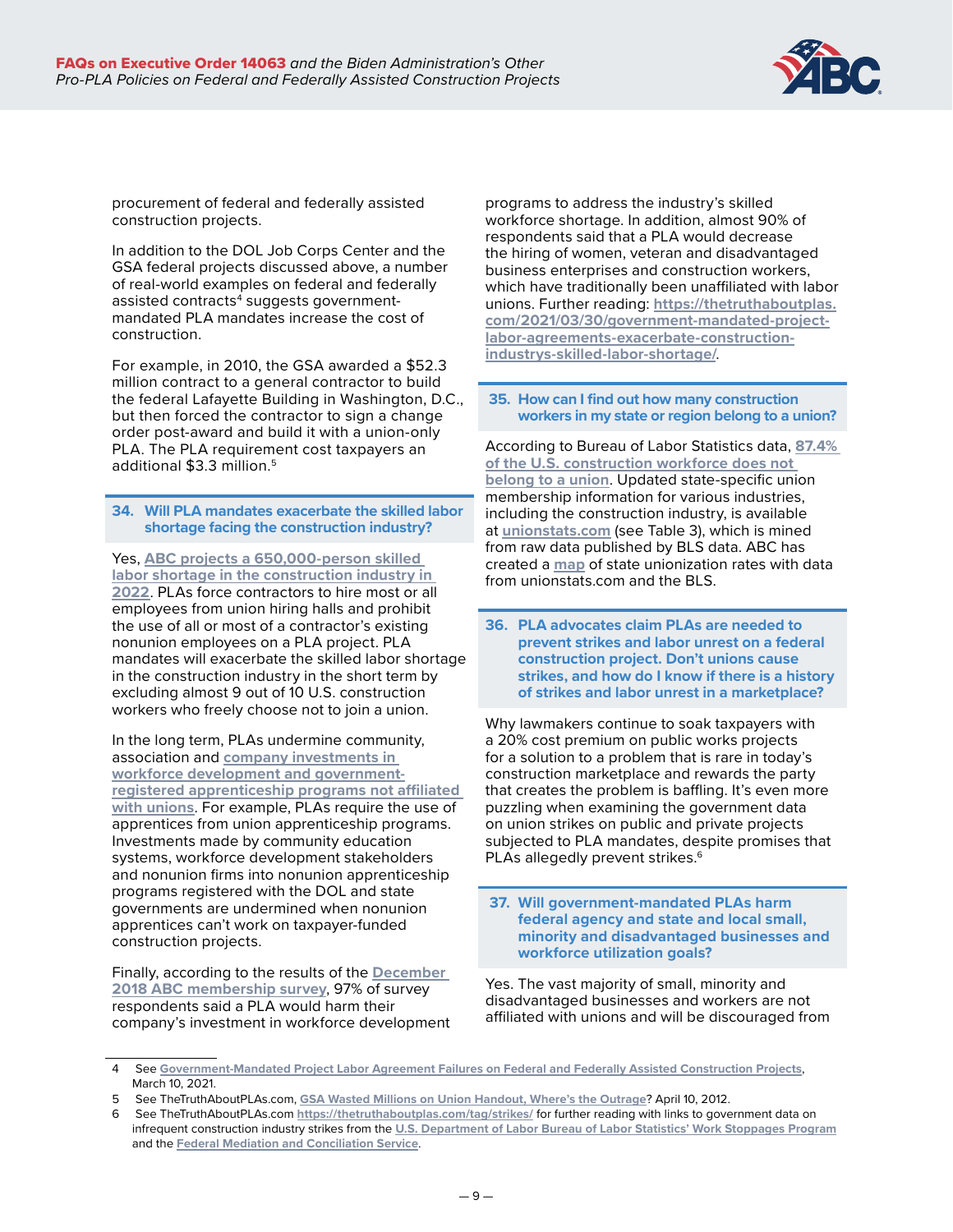

competing for projects subject to special-interest PLA schemes. Additional research on the impact of PLA schemes on these populations is ongoing.

In addition, according to the results of the **[December 2018 ABC membership survey](http://www.abc.org/News-Media/Newsline/entryid/16019/survey-abc-members-strongly-oppose-government-mandated-plas)**, almost 90% of respondents said that a PLA would decrease the hiring of women, veteran and disadvantaged business enterprises and construction workers, which have traditionally been unaffiliated with labor unions. Ninety-four percent of survey respondents said they would expect less competition from subcontractors for construction contracts subject to a government-mandated PLA.

#### **38. Do PLA mandates result in better local hiring outcomes?**

It is no surprise that construction unions and their members—who make up just **[12.6% of the private](https://thetruthaboutplas.com/2022/02/02/bls-87-4-of-construction-industry-does-not-belong-to-a-union/)  [construction workforce](https://thetruthaboutplas.com/2022/02/02/bls-87-4-of-construction-industry-does-not-belong-to-a-union/)**—spend millions of dollars lobbying for government-mandated PLAs on taxpayer-funded construction contracts. It means more contracts for union-signatory contractors and more jobs for union members—likely from out of the area—at the expense of hardworking taxpayers, fair and open competition and local workers and businesses.

According to the results of the **[December](http://www.abc.org/News-Media/Newsline/entryid/16019/survey-abc-members-strongly-oppose-government-mandated-plas)  [2018 ABC membership survey](http://www.abc.org/News-Media/Newsline/entryid/16019/survey-abc-members-strongly-oppose-government-mandated-plas)**, 97% of survey respondents said a PLA would result in worse local hiring outcomes for a project.

In addition, data collected by Del. Eleanor Holmes-Norton, D-D.C., on federal projects subject to PLA mandates located in the District of Columbia demonstrated that PLAs delivered worse local hiring outcomes for Washington residents than other large-scale federal projects not subject to a PLA in the region.<sup>7</sup>

Fair and open competition is the best way to ensure local contractor and workforce participation. However, targeted local hiring objectives for workers and contractors can be achieved through contracting specifications independent of discriminatory PLAs.

#### **39. Do PLA mandates result in better safety or quality outcomes?**

There have been numerous examples of unfortunate accidents and safety issues on governmentmandated PLA projects, which suggests that government-mandated PLAs cannot guarantee the safe delivery of a quality construction project.<sup>8</sup>

In addition, a 2019 survey of ABC members found that 99% of respondents said typical PLA language requiring contractors to hire most or all of their employees from union hiring halls and union apprenticeship programs would make jobsites less safe or have no impact on the safety outcomes on such projects.

Finally, the BLS is the federal agency tasked with calculating and reporting workplace injuries, which is primarily performed through the BLS Survey of Occupational Injuries and Illnesses and the BLS Census of Fatal Occupational Injuries. The SOII includes data on total recordable incident rates and days away, restricted or transferred rate in the construction industry. The number is represented as the number of injuries and illnesses per 100 fulltime equivalent workers.

Data shows that states with laws prohibiting government-mandated PLAs averaged a lower level of total recordable incidents, with an average of 2.4, while states that allow and encourage government-mandated PLAs averaged 3.5 total recordable construction incidents.9

# **40. Which construction and industry groups oppose this policy?**

On Feb. 15, 2022, **[an ABC-led federal coalition](https://buildamericalocal.com/wp-content/uploads/sites/18/2022/02/Coalition-Letter-to-President-Biden-Opposing-Government-Mandated-Project-Labor-Agreement-EO-14063-021522.pdf)  [sent a letter](https://buildamericalocal.com/wp-content/uploads/sites/18/2022/02/Coalition-Letter-to-President-Biden-Opposing-Government-Mandated-Project-Labor-Agreement-EO-14063-021522.pdf)** to President Biden opposing EO 14063 and recent federal agency actions to push PLAs on federally assisted construction projects. The letter was signed by 16 construction industry trade associations and employer groups. **[A similar](https://www.abc.org/Portals/1/CEU/Coalition%20Letter%20Supporting%20FOCA%20Sen%20Young%20Rep%20Budd%20117th%20Congress%20Opposing%20PLAs%20022822.pdf?ver=2022-02-26-143547-500)  [letter](https://www.abc.org/Portals/1/CEU/Coalition%20Letter%20Supporting%20FOCA%20Sen%20Young%20Rep%20Budd%20117th%20Congress%20Opposing%20PLAs%20022822.pdf?ver=2022-02-26-143547-500)** was sent to Congress on Feb. 28, 2022.

Additional groups oppose this policy and have sent communications to Congress and the White House independent of the coalition. In addition, a dozen taxpayer and worker freedom advocates sent **[this](https://www.ntu.org/library/doclib/2021/02/L21-02-24-Fair-and-Open-Competition-Act-Coalition-Letter.pdf)  [letter to Congress Feb. 24, 2021](https://www.ntu.org/library/doclib/2021/02/L21-02-24-Fair-and-Open-Competition-Act-Coalition-Letter.pdf)**, in opposition to

<sup>7</sup> See TheTruthAboutPLAs.com, **[Data Busts Myth That Project Labor Agreements Result in Increased Local Hiring](http://thetruthaboutplas.com/2013/03/11/data-busts-myth-that-project-labor-agreements-result-in-increased-local-hiring/)**, March 11, 2013.

<sup>8</sup> See **[Government-Mandated Project Labor Agreement Failures on Federal and Federally Assisted Construction Projects](https://thetruthaboutplas.com/2021/03/10/government-mandated-project-labor-agreement-failures-on-federal-and-federally-assisted-construction-projects/)**, March 10, 2021.

See TheTruthAboutPLAs.com, [Setting the Record Straight: Do Government-Mandated Project Labor Agreements Really Im](https://thetruthaboutplas.com/2021/03/16/setting-the-record-straight-do-government-mandated-project-labor-agreements-really-improve-safety-performance/)**[prove Safety Performance?](https://thetruthaboutplas.com/2021/03/16/setting-the-record-straight-do-government-mandated-project-labor-agreements-really-improve-safety-performance/)** March 16, 2021.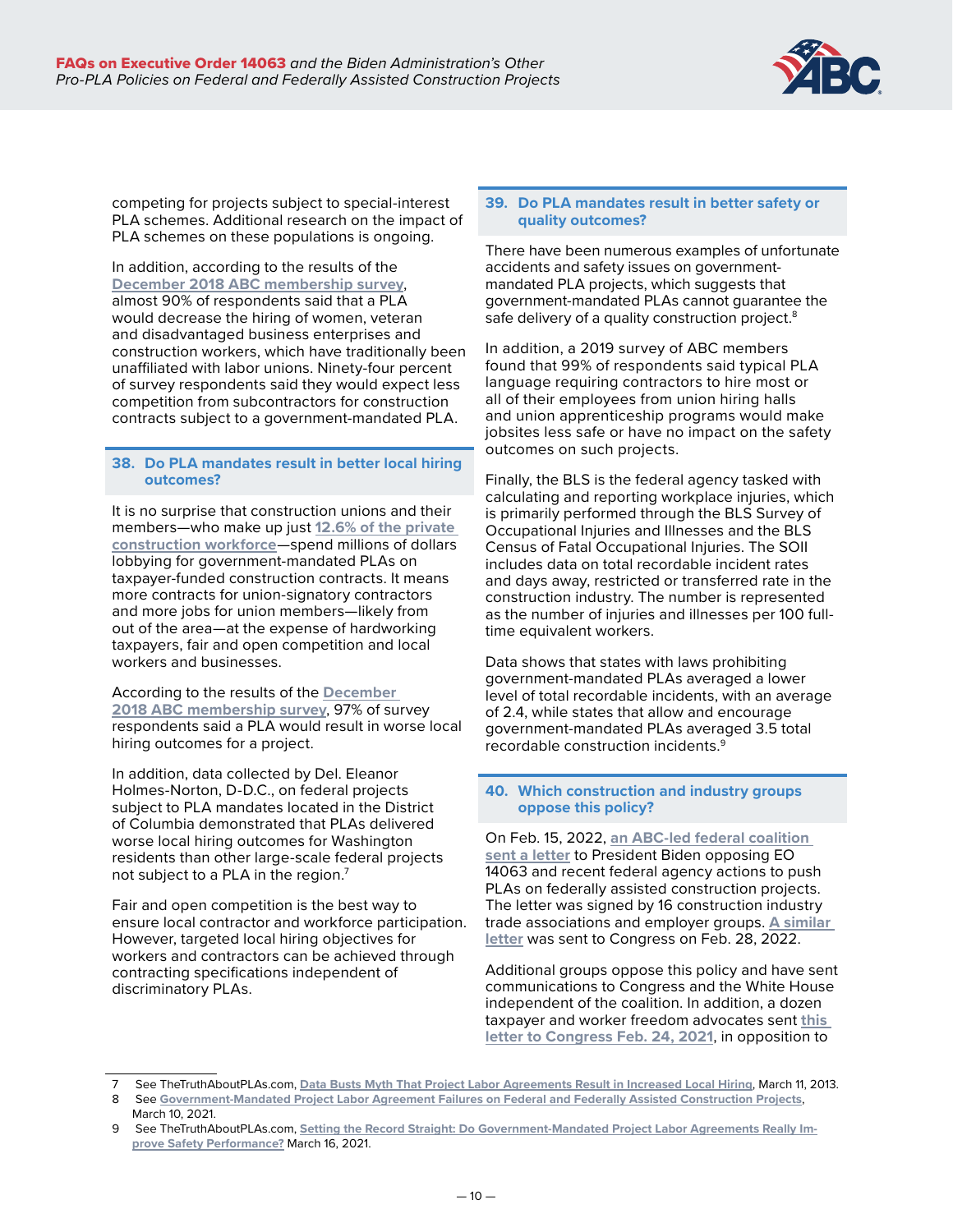

government-mandated PLAs. An April 6, ABC-led **[letter to the Biden administration](https://abc.org/Portals/1/2021%20Files/Government%20Affairs/Legislative/ABC%20and%20Members%20White%20House%20PLA%20EO%20Letter.pdf?ver=2022-04-06-122001-997×tamp=1649262007681)** signed by more than 1,200 contractors opposed to this policy drew **[TV](https://www.foxbusiness.com/politics/bidens-executive-order-on-project-labor-agreements-a-lose-lose-policy-construction-industry-insider)** and **[print](https://www.washingtonpost.com/politics/2022/04/14/construction-firms-labor-agreement-biden/)** media coverage.

# **41. How is this legal? Can this policy be challenged by the courts?**

ABC believes the Biden EO violates the Competition in Contracting Act and other federal procurement laws by compelling PLAs and thereby injuring competition on projects exceeding \$35 million. ABC is considering a number of litigation options at this time.

# **42. Can individual PLA mandates be challenged in the courts?**

Yes, ABC believes individual PLAs can be challenged in the courts or via a bid protest filed with the Government Accountability Office. During the Obama administration, contractors filed GAO bid protests against federal agencies on five different projects and, in all instances, federal agencies removed the PLA requirement following the bid protest.10 ABC is considering a number of litigation options at this time.

#### **43. Is there a legislative solution to end government-mandated PLA schemes?**

Yes. Concerned stakeholders **[should contact their](https://www.abc.org/Politics-Policy/ABC-Action-App/Action-Center?vvsrc=%2fCampaigns%2f90476%2fRespond)  [lawmakers](https://www.abc.org/Politics-Policy/ABC-Action-App/Action-Center?vvsrc=%2fCampaigns%2f90476%2fRespond)** and urge them to support the Fair and Open Competition Act (**[H.R. 1284](https://www.congress.gov/bill/117th-congress/house-bill/1284?q=%7B%22search%22%3A%5B%22ted+budd%22%5D%7D&s=2&r=1)**/**[S. 403](https://www.congress.gov/bill/117th-congress/senate-bill/403)**), which was introduced on Feb. 24, 2021, by **[Sen.](https://www.young.senate.gov/newsroom/press-releases/young-scott-reintroduce-bill-to-protect-taxpayer-dollars-in-government-contracting-organizations-join-in-support-)  [Todd Young](https://www.young.senate.gov/newsroom/press-releases/young-scott-reintroduce-bill-to-protect-taxpayer-dollars-in-government-contracting-organizations-join-in-support-)**, R-Ind., and **[Rep. Ted Budd](https://budd.house.gov/news/documentsingle.aspx?DocumentID=1064)**, R-N.C. **[Broadly supported by industry stakeholders](https://www.abc.org/Portals/1/CEU/Coalition%20Letter%20Supporting%20FOCA%20Sen%20Young%20Rep%20Budd%20117th%20Congress%20Opposing%20PLAs%20022822.pdf?ver=2022-02-26-143547-500)**, the legislation would restrict government-mandated PLAs and PLA preferences and support fair and open competition on federal and federally assisted construction projects. The legislation would still permit contractors to voluntarily execute PLAs with unions independent of the government's procurement process, which will foster robust competition and best value for taxpayers.

#### **44. Which lawmakers are opposing this policy and government-mandated PLAs?**

Numerous governors and U.S. House and Senate lawmakers oppose PLAs on federal and federal assisted construction projects.

- On April 26, 2022, 18 Republican governors, led by Asa Hutchinson of Arkansas and Bill Lee of Tennessee, **[sent](https://buildamericalocal.com/wp-content/uploads/sites/18/2022/05/Joint-Governors-Letter-to-Biden-opposing-PLAs-April-2022.pdf)  [a letter](https://buildamericalocal.com/wp-content/uploads/sites/18/2022/05/Joint-Governors-Letter-to-Biden-opposing-PLAs-April-2022.pdf)** to President Biden opposing the Biden administration's policies promoting government-mandated PLAs on taxpayerfunded construction projects, calling for President Biden "to be equitable in your treatment of America's construction workers whether union or nonunion."
- On March 8, 2022, 60 members of the House **[sent a letter](https://buildamericalocal.com/wp-content/uploads/sites/18/2022/03/59-Members-of-Congress-Sign-Letter-Opposing-White-House-PLA-Policy-3822.pdf)** to President Biden saying that PLA mandates and preferences will "deny critical construction jobs to local workers and small businesses," urging the White House to refrain from "attaching strings to infrastructure funding that create discriminatory barriers to recovery."
- On March 7, 2022, 43 Republican senators **[sent a letter](https://buildamericalocal.com/wp-content/uploads/sites/18/2022/03/43-U.S.-Senators-Sign-Letter-Opposing-White-House-PLA-Policy-3722.pdf)** to the Biden administration saying that "a fair and open bidding process for federal construction projects would guarantee the best value for hardworking taxpayers located in all geographies and regions across the United States."

<sup>10</sup> See TheTruthAboutPLAs.com, **[Legal Challenges Against Federal Government-Mandated Project Labor Agreements During](http://thetruthaboutplas.com/2013/01/22/legal-challenges-against-federal-government-mandated-project-labor-agreements-during-president-obamas-first-term/)  [President Obama's First Term](http://thetruthaboutplas.com/2013/01/22/legal-challenges-against-federal-government-mandated-project-labor-agreements-during-president-obamas-first-term/)**, Jan. 22, 2013.